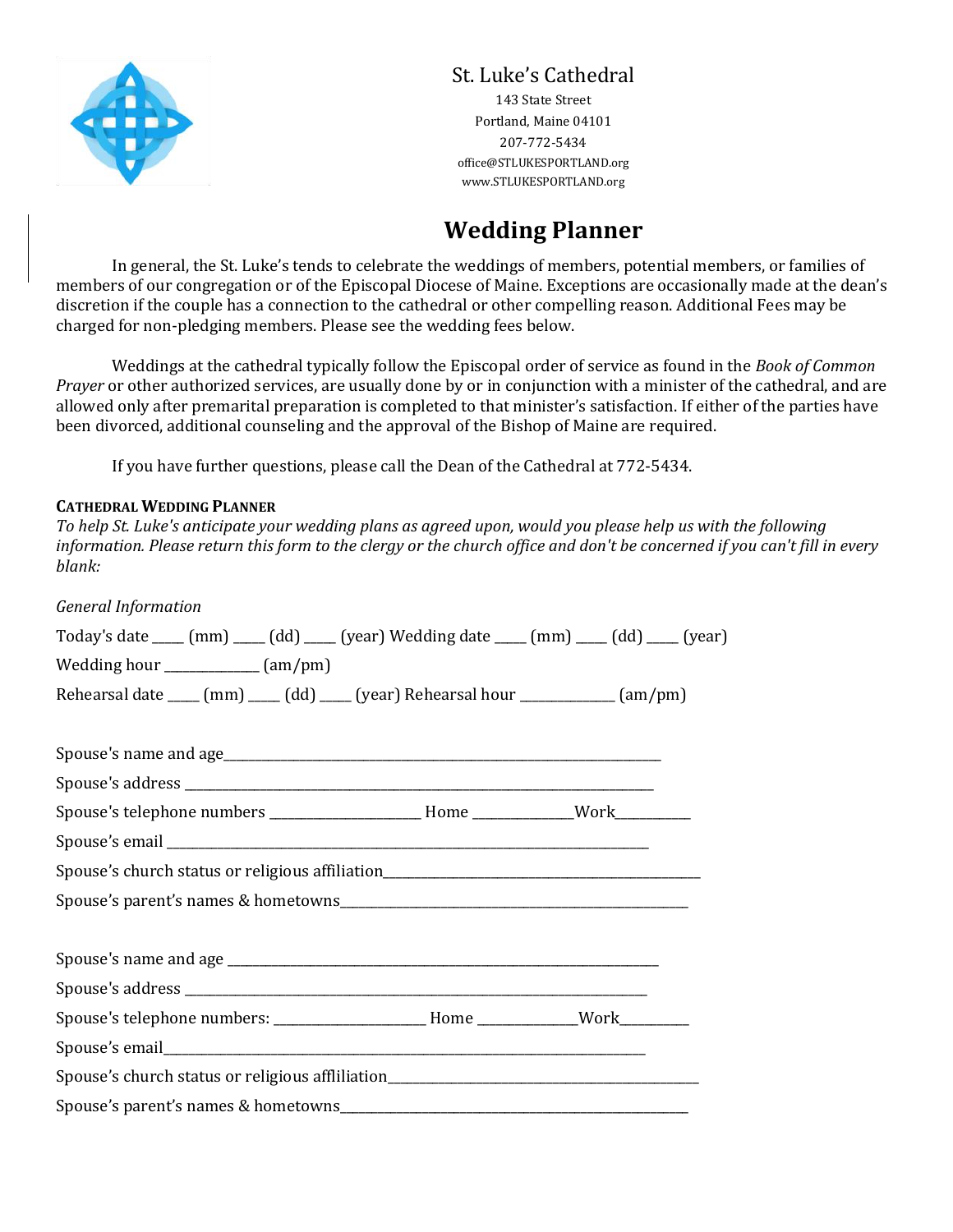# *Wedding Service Information*

*Please check the items which apply to your wedding service:*

- $\square$  Our wedding will take place in the Cathedral nave (seats up to 600 guests).
- $\square$  Our wedding will take place in Emmanuel Chapel (seats up to 60 guests).
- $\square$  We are planning on (roughly) \_\_\_\_\_\_\_\_\_ guests.
- $\Box$  We will provide a Unity or Wedding candle (optional).
- $\Box$  We will provide and use a white runner (please see your florist center aisle is 85 ft. long).
- $\square$  The marriage will include with Eucharist (please advise office of number of guests).
- $\Box$  The marriage will be Holy Matrimony only.
- $\square$  We will use Cathedral Hall for our reception (if this space is checked, you will be contacted for specific information).
- $\Box$  We would like to have a family member or friend do readings.

The guest reader(s) at our wedding will be  $\frac{1}{\frac{1}{2}}$ 

- \_\_\_\_\_\_\_\_\_\_\_\_\_\_\_\_\_\_\_\_\_\_\_\_\_\_\_\_\_\_\_\_\_\_\_\_\_\_\_\_\_\_\_\_\_\_\_\_\_\_\_\_\_\_\_\_\_\_\_\_\_\_\_\_\_\_\_\_\_\_\_\_\_\_\_\_\_\_\_\_.  $\Box$  We are planning to use a professional photographer.
- $\square$  We are planning to videotape our wedding service.
- $\Box$  We'd like to reserve changing rooms for the bride and groom.
- $\square$  By arrangement with the Cathedral Musician, the soloist at our wedding will be  $\square$
- $\square$  The number of Attendants for Spouse #1 will be \_\_\_\_\_\_\_\_\_\_\_\_\_\_\_\_.
- $\square$  The number of Attendants for Spouse #2 will be  $\square$
- We plan on having a reception at the Cathedral. (see the Building Use Guidelines.)

## *About Flowers…*

The Head of the Flower Guild, is available to meet with the couple and their florist to discuss the many choices pertaining to flower placement in the Cathedral. She may be reached at 207-400-0139. Also, it is our custom that at least one large floral arrangement should remain in the Cathedral to be used on the following Sunday. Your "offering" will be noted in the bulletin for that Sunday.

*Some considerations to ensure that your wedding is characterized by beauty and grace...*

- $\mathfrak{B}$  If you plan to videotape your wedding service, we will be happy to show you some excellent set-up locations for that purpose. We ask the camera person not to roam during the ceremony.
- Your photographer is also welcome to the service, but to avoid any distractions, please ask them to take photographs only during the processional and recessional.
- Also, if you wish to reserve the church for photography after the service, please let your photographer know that they will have to complete their work in the 1/2 hour provided.
- $\mathbf{\Phi}$  Did you know that rice, confetti, and plastic sprinkles are all environmental hazards? They are also very difficult and costly to clean up. FLOWER PETALS stain the new tile floor and are not an acceptable substitute whether to be strewn by the flower girl or tossed by the guests. Please ask your guests to refrain from throwing these items. (Thrown outside, grass seed and birdseed are wonderful substitutes.)
- $\mathbf{\Psi}$  We're proud to say that our church is a smoke-free environment.